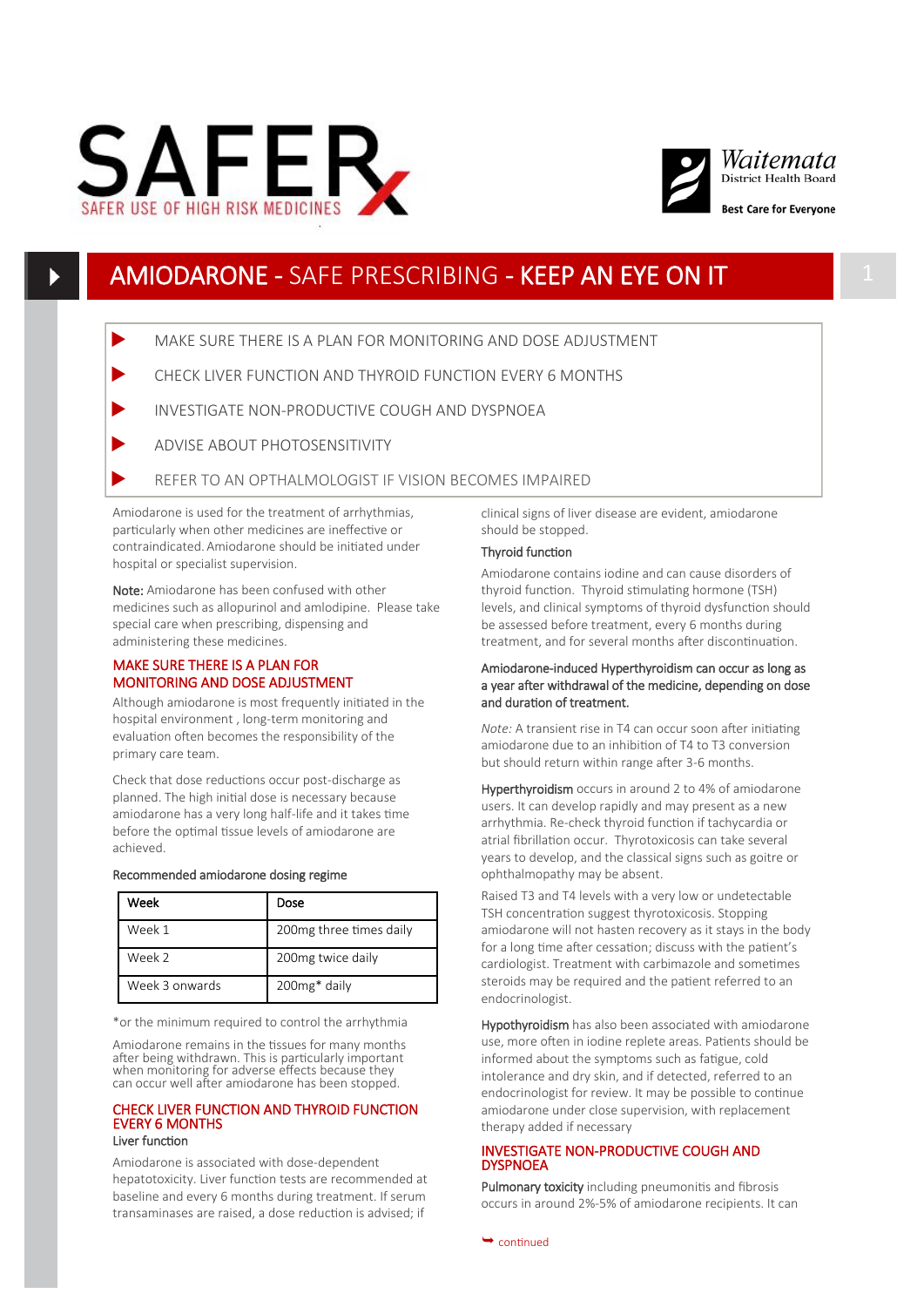



# **AMIODARONE**

develop rapidly and can be a life-threatening adverse effect of amiodarone if diagnosis is delayed. Patients should be informed to report any non-productive cough or dyspnoea. If pneumonitis is suspected, stop amiodarone, arrange lung function tests and a chest Xray.

Although the risk of pulmonary adverse effects increases with cumulative high doses, they can occur at low doses especially in older adults and those with preexisting lung disease.

Management usually involves a dose reduction or discontinuation depending on severity.

Cardiotoxicity including severe hypotension and sinus arrest, can occur during intravenous infusion within the hospital setting. In primary care, excessive dosing may lead to bradycardia and conduction disturbances, especially in older adults or with other antiarrhythmic medicines. If these effects occur, amiodarone should be temporarily withdrawn.

Pro-arrhythmia (torsades) is rare unless amiodarone is combined with other medicines that prolong the QT interval.

Electrocardiogram (ECG) monitoring is recommended for people receiving long-term therapy with amiodarone. Guidelines generally advise annual ECG monitoring, or as clinically appropriate.

Note: Amiodarone can also cause hypokalaemia. If possible, avoid other medicines that cause hypokalaemia such as stimulant laxatives and certain diuretics.

### ADVISE ABOUT PHOTOSENSITIVITY

Amiodarone commonly causes photosensitivity, which can increase the intensity of sunburn and cause swelling of exposed areas. Advise people to protect their skin from sunlight for several months after discontinuing amiodarone. A dose reduction may be required.

A persistent slate-grey skin discolouration can occur with long-term use. A dose reduction may help to reduce this but discolouration can persist for up to 12 months after amiodarone has been stopped.

## REFER TO AN OPTHALMOLOGIST IF VISION BECOMES IMPAIRED

Everyone experiencing new or worsening visual symptoms while taking amiodarone should be referred for ophthalmological assessment. Corneal microdeposits can occur; these are reversible on withdrawal, and sometimes following dose reduction. They rarely interfere with vision, but can dazzle drivers at night. More serious ocular effects include optic neuritis and optic neuropathy, which can progress to blindness.  $\rightarrow$  continued

Optic neuropathy can cause decreased visual acuity, decreased colour vision, or visual field loss. It usually occurs in both eyes within 12 months of starting amiodarone, and improves or resolves when discontinued. If there is evidence of pre-existing visual impairment, an eye examination should be organised prior to amiodarone treatment.

### INTERACTIONS WITH AMIODARONE

There are a number of important interactions with amiodarone, and its long half-life can cause interactions for weeks after withdrawal. Amoidarone should generally be avoided with concurrent medicines that cause QT prolongation such as citalopram, erythromycin, ondansetron and digoxin.

#### Additional significant interactions of note:

Digoxin - amiodarone increases digoxin concentrations. If both are absolutely necessary, a dose reduction of digoxin and careful monitoring are essential.

Warfarin - amiodarone impairs the metabolism of warfarin, potentiating its anticoagulant effect and increasing the risk of bleeding. Dose reduction and weekly monitoring of warfarin are required until stable.

Dabigatran – The anticoagulant effect of dabigatran can be potentiated by the concurrent use of amiodarone, increasing the risk of bleeding.

Simvastatin and atorvastatin – the risk of myopathy may be increased; do not exceed 20mg per day of simvastatin if taking amiodarone

#### Please refer to [www.nzf.org.nz](http://www.nzf.org.nz) for a comprehensive list